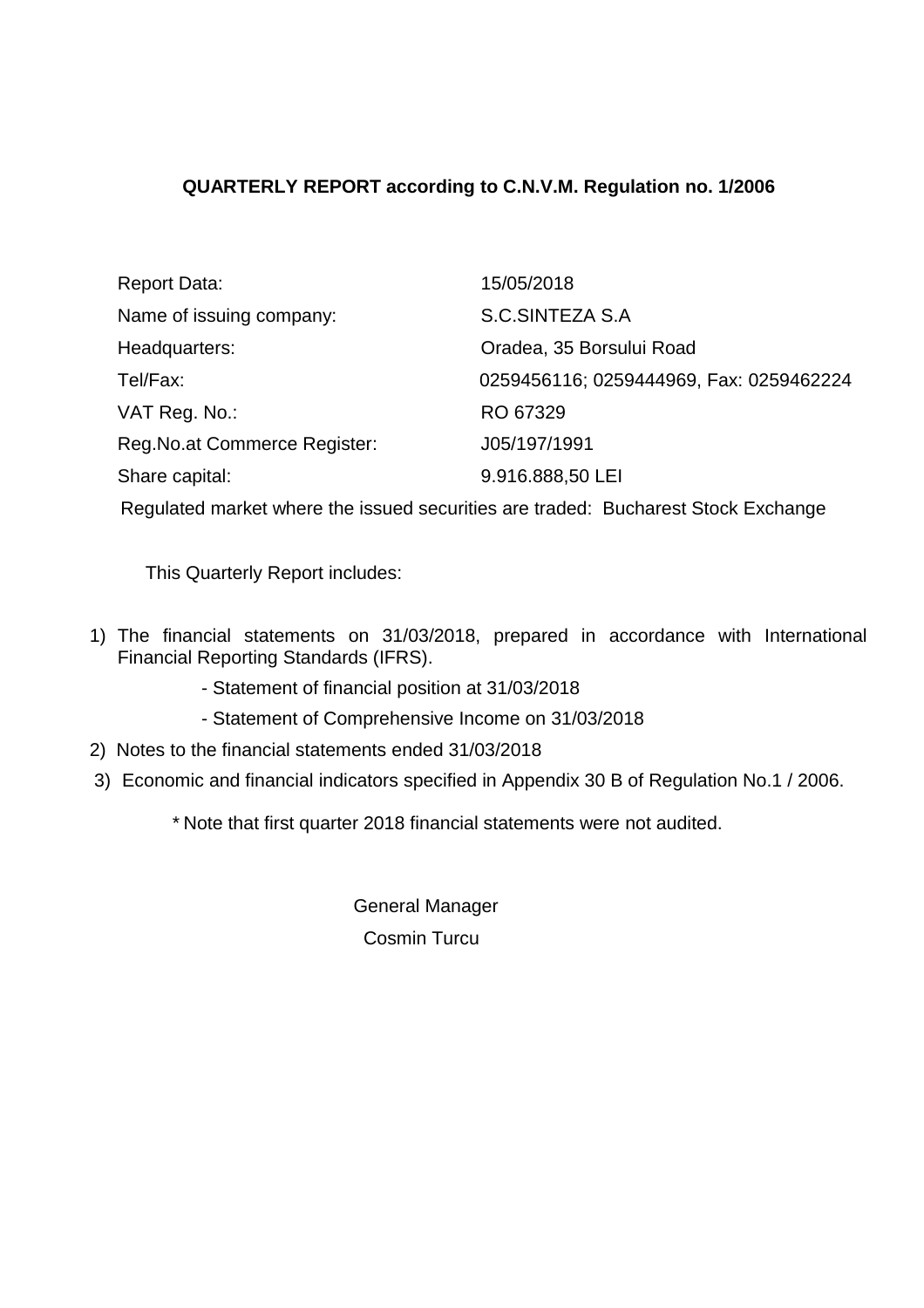## **Individual Financial Statements 31.03.2018**

|                                                 | <b>Individual</b> |              | <b>Consolidated</b> |              |
|-------------------------------------------------|-------------------|--------------|---------------------|--------------|
| <b>Indicator</b>                                | 31.03.2018        | 31.12.2017   | 31.03.2018          | 31.12.2017   |
| Tangible assets                                 |                   |              |                     |              |
| Land an land design                             | 13.971.880        | 13.971.880   | 13.971.880          | 13.971.880   |
| <b>Building</b>                                 | 15.702.589        | 15.495.896   | 15.702.589          | 15.495.896   |
| Technical installations and means of            |                   |              |                     |              |
| transport                                       | 15.328.061        | 14.573.186   | 15.452.630          | 14.702.368   |
| Furniture, office equipment                     | 19.759            | 16.610       | 19.759              | 16.610       |
| Tangible assets under construction              | 5.346.671         | 6.595.283    | 5.300.081           | 6.228.499    |
| Advances for tangible assets                    | $\Omega$          | 0            | 0                   | 0            |
| Intangible assets                               |                   |              |                     |              |
| Development expenses                            | $\Omega$          | 0            | 0                   | 0            |
| Concessions, patents, licenses,                 |                   |              |                     |              |
| trademarks, similar rights and assets           |                   |              |                     |              |
| and other intangible assets                     | 538.806           | 553.146      | 538.806             | 553.146      |
| <b>Financial assets</b>                         |                   |              |                     |              |
| Shares in subsidiaries and other long           |                   |              |                     |              |
| term investments                                | 29.751            | 26.444       | 32.651              | 29.238       |
| <b>Total Tangible and Intangible assets</b>     | 50.937.517        | 51.232.445   | 51.018.396          | 50.997.637   |
| <b>Current assets</b>                           |                   |              |                     |              |
| <b>Stocks</b>                                   | 2.558.601         | 3.732.108    | 2.831.416           | 4.005.010    |
| Trade receivables and other receivables         | 4.285.478         | 4.511.264    | 2.720.745           | 3.150.254    |
| Expenses in advance                             | 617.503           | 343.402      | 617.503             | 343.402      |
| Cash and cash equivalents                       | 1.298.000         | 251.264      | 1.298.256           | 252.048      |
| Assets classified as held for sale              | 4.164.340         | 4.164.340    | 4.164.340           | 4.164.340    |
| <b>Total Current assets</b>                     | 12.923.922        | 13.002.378   | 11.632.260          | 11.915.054   |
| <b>Total Assets</b>                             | 63.861.439        | 64.234.823   | 62.650.656          | 62.912.691   |
| Equity                                          |                   |              |                     |              |
| Capital                                         | 9.916.889         | 9.916.889    | 9.916.889           | 9.916.889    |
| Share premium                                   | 0                 | 0            | 0                   | 0            |
| Reserves                                        | 30.640.785        | 30.622.043   | 32.080.431          | 32.061.281   |
| Result for the year                             | $-1.142.384$      | $-5.595.140$ | $-1.361.922$        | $-6.015.232$ |
| Earnings                                        | 6.268.969         | 11.864.110   | 3.866.142           | 9.514.485    |
| Other components of equity                      | $-540$            | $-540$       | $-540$              | $-540$       |
| Minority interests                              | 0                 | 0            | $-2.676$            | $-2.270$     |
| <b>Total Equity</b>                             | 45.683.719        | 46.807.362   | 44.498.324          | 45.474.613   |
| Long term liabilities                           |                   |              |                     |              |
| Long term loans and other liabilities           | 941.945           | 1.037.734    | 941.945             | 1.037.734    |
| Advance recorded revenue                        | 0                 | 0            | 0                   | 0            |
| Provisions                                      | 0                 | 0            | 0                   | 0            |
| Deferred tax liabilities                        | 4.524.067         | 4.540.257    | 4.524.067           | 4.540.257    |
| <b>Total Long Term Liabilities</b>              | 5.466.012         | 5.577.991    | 5.466.012           | 5.577.991    |
| <b>Current liabilities</b>                      |                   |              |                     |              |
| Short term loans                                | 4.755.736         | 4.991.902    | 4.755.736           | 4.991.902    |
| Trade payables and other liabilities, including |                   |              |                     |              |
| derivatives                                     | 5.599.234         | 6.439.567    | 5.570.274           | 6.441.679    |
| Advance recorded revenue                        | 2.235.782         | 281.102      | 2.235.782           | 281.102      |
| Provisions                                      | 120.956           | 136.899      | 124.528             | 145.404      |
| Liabilities classified as held for sale         | 0                 | 0            | 0                   | 0            |
| <b>Total Current Liabilities</b>                | 12.711.708        | 11.849.470   | 12.686.320          | 11.860.087   |
| <b>Total Liabilities</b>                        | 18.187.720        | 17.427.461   | 18.152.332          | 17.438.078   |
| <b>Total Equity and Liabilities</b>             | 63.861.439        | 64.234.823   | 62.650.656          | 62.912.691   |

General Manager **Financial Manager Financial Manager** 

Cosmin Turcu Corina Ilies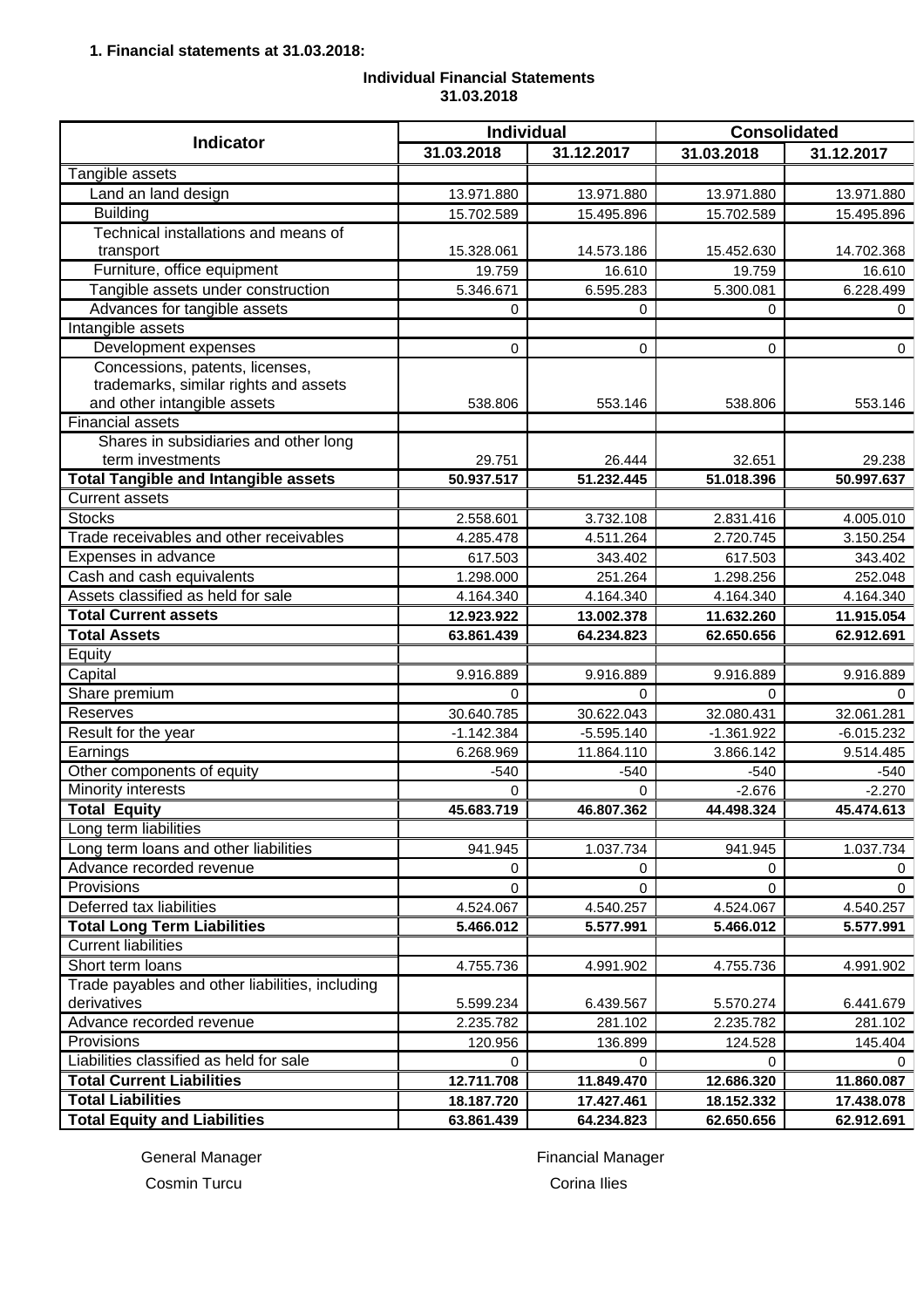## **Statement of comprehensive income, individual and consolidated 31.03.2018**

|                                              | Individual   |            | <b>Consolidated</b> |            |
|----------------------------------------------|--------------|------------|---------------------|------------|
| <b>Indicator</b>                             | 31.03.2018   | 31.03.2017 | 31.03.2018          | 31.03.2017 |
| Continue activities                          |              |            |                     |            |
| Revenue                                      | 6.102.899    | 7.299.657  | 5.968.598           | 7.164.657  |
| Other income                                 | 19.250       | 73.244     | 24.183              | 73.244     |
| <b>Stock variations</b>                      | -708.388     | 404.842    | -708.388            | 404.842    |
| <b>Total operating income</b>                | 5.413.761    | 7.777.743  | 5.284.393           | 7.642.743  |
|                                              |              |            |                     |            |
| Expenditure on stocks                        | 3.371.678    | 4.788.389  | 3.375.588           | 4.794.105  |
| Expenditure on utilities                     | 849.297      | 847.603    | 849.297             | 847.603    |
| Employee benefits expense                    | 971.759      | 942.214    | 1.092.410           | 1.074.970  |
| Depreciation and amortization of fixed       |              |            |                     |            |
| assets                                       | 577.423      | 555.608    | 582.036             | 560.222    |
| Wins / losses on disposal of property        | 25.061       | 25.061     | 25.061              | 25.061     |
| Adjustment of current assets                 | 0            |            | 84.823              |            |
| Adjustments for provisions                   |              |            |                     |            |
| Other expenses                               | 741.580      | 1.358.636  | 617.753             | 1.125.924  |
| <b>Total operating expenses</b>              | 6.536.798    | 8.517.511  | 6.626.966           | 8.427.885  |
|                                              |              |            |                     |            |
| <b>Result operational activities</b>         | $-1.123.037$ | -739.768   | $-1.342.575$        | $-785.142$ |
|                                              |              |            |                     |            |
| Financial income                             | 85.534       | 124.914    | 85.534              | 124.914    |
| <b>Financial expenses</b>                    | 102.330      | 132.832    | 102.330             | 132.832    |
| <b>Net Financial Result</b>                  | $-16.796$    | $-7.918$   | $-16.796$           | $-7.918$   |
|                                              |              |            |                     |            |
| <b>Result before tax</b>                     | $-1.139.833$ | $-747.686$ | $-1.359.371$        | -793.060   |
|                                              |              |            |                     |            |
| Current income tax expense                   | 0            | 0          | 0                   | 0          |
| Deferred income tax expense                  | 2.551        | 0          | 2.551               | 0          |
| Income from deferred taxes                   | 0            | 0          | 0                   | 0          |
| The result from continuing<br>operations     | $-1.142.384$ | -747.686   | $-1.361.922$        | -793.060   |
|                                              |              |            |                     |            |
| Total comprehensive income for the<br>period | $-1.142.384$ | $-747.686$ | $-1.361.922$        | -793.060   |

General Manager<br>Cosmin Turcu

Financial Manager<br>Corina Ilies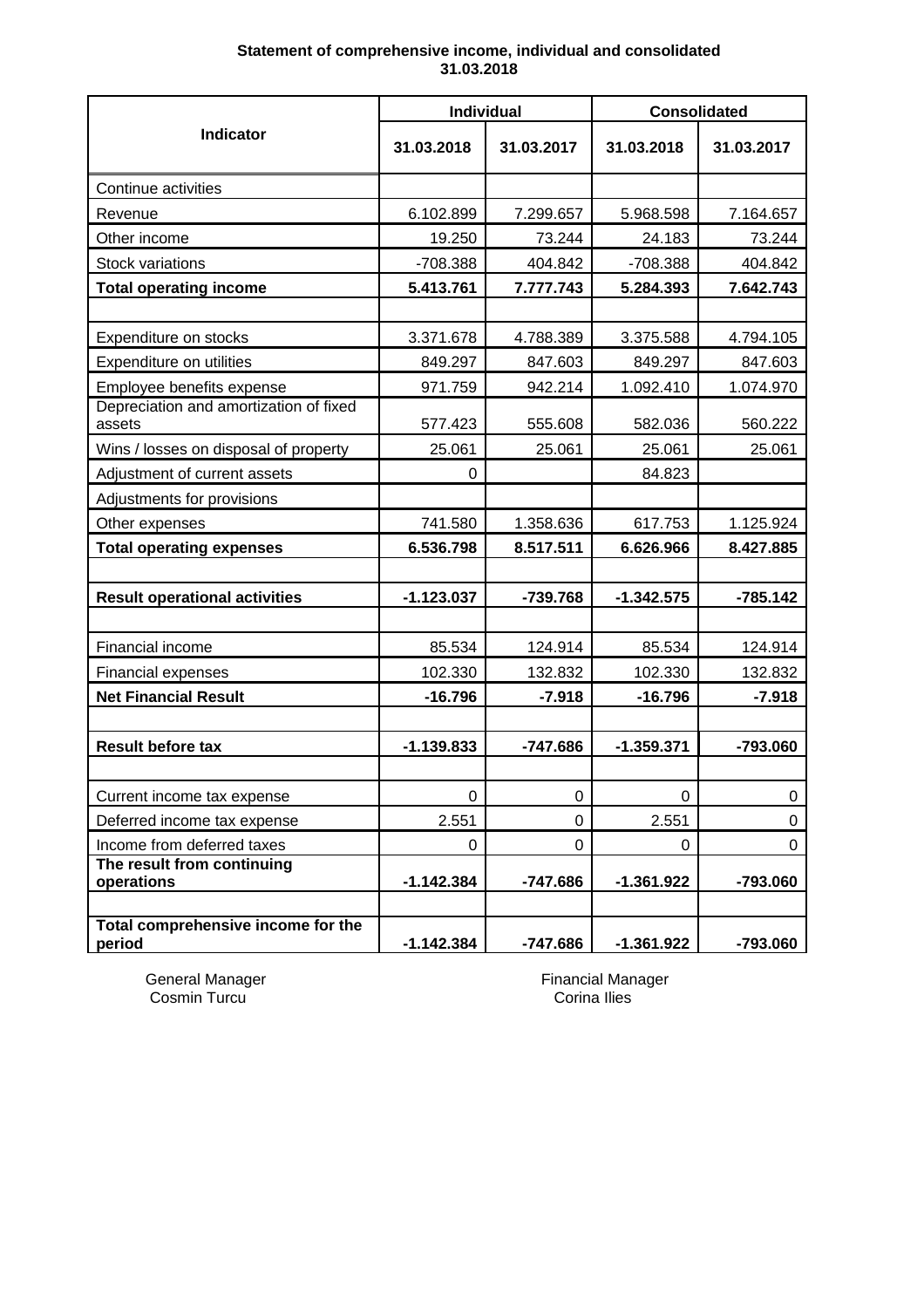## **2**. **Notes to the financial statements ended 31/03/2018**

The entity reported:

SC SINTEZA S.A. it is headquartered Oradea, Borsului Road No.35, Registration No. J 05/197/1991 T. It is a joint stock company and operates in Romania in accordance with Law No.31 / 1990 on commercial companies.

The activity of the Company is based on the production and marketing of basic organic chemical products - CAEN code 2014.

The Company's shares are listed on the Bucharest Stock Exchange, Standard category , with the indicative STZ.

On this, the company is owned by the following shareholders:

| Crt. Iss. | Name                                        | Percentage owned |
|-----------|---------------------------------------------|------------------|
|           | F.I.I. BT Invest 1 administered by BT Asset | 51.8898          |
|           | Management S.A.                             |                  |
|           | Tincau Tibor                                | 28,1346          |
|           | Other shareholders                          | 19.9756          |
|           | Total                                       | 100.00           |

Evidence shares and shareholders is held according to the law, by SC Depozitarul Central S.A. Bucharest

#### **Presentation of Financial Statements**

The individual financial statements are presented in accordance with International Financial Reporting Standards requirements (IFRS).

#### **Functional and presentation currency**

The functional currency is the leu chosen. The financial statements are presented in RON.

#### **Significant accounting policies**

The Company organizes and manages financial accounting, according to the Accounting Law no. 82/1991, with subsequent amendments and IFRS

Financial accounting provides a chronological and systematic recording, processing, publish and maintain information about the financial position, financial performance and other information related to the work.

#### **Transactions in foreign currencies**

Operations in foreign currency are recorded in RON at the exchange rate on the date of the transaction. At the end of each month, the liabilities in foreign currency are valued at the exchange rate of the currency market, announced by the National Bank of Romania in the last working day of the month in question.

#### **Financial instruments**

The company owns the non-derivative financial assets: trade receivables, cash and cash equivalents.

#### **Tangible assets**

Tangible assets are assets that:

 are held by a company for use in the production of goods or services, for rental to others or for administrative purposes; and

**are used over a period longer than one year.** 

Production cost includes direct costs related to the production assets such as direct materials, energy consumption for technological purposes, the costs of salaries, contributions and other legal related expenses, arising directly from the construction of property and equipment, costs of site preparation costs initial delivery and handling, installation and assembly costs, testing costs for the proper functioning of the asset, professional fees and fees paid in connection with the asset, the cost of designing products and obtain necessary permits;

Subsequent expenditure on a tangible asset is recognized:

 as an expense in the period in which they were incurred if they are considered repairs or purpose of these expenditures is to ensure continued use of the asset while maintaining the original technical parameters; or

 as part of the asset, as subsequent expenses, if the conditions to be considered investments on fixed assets.

Depreciation of tangible assets is calculated starting with next month commissioning and until full recovery of their input.

The Company calculated and accounted for depreciation of tangible leased, rented or management location. Land is not depreciated.

#### **Intangible assets:**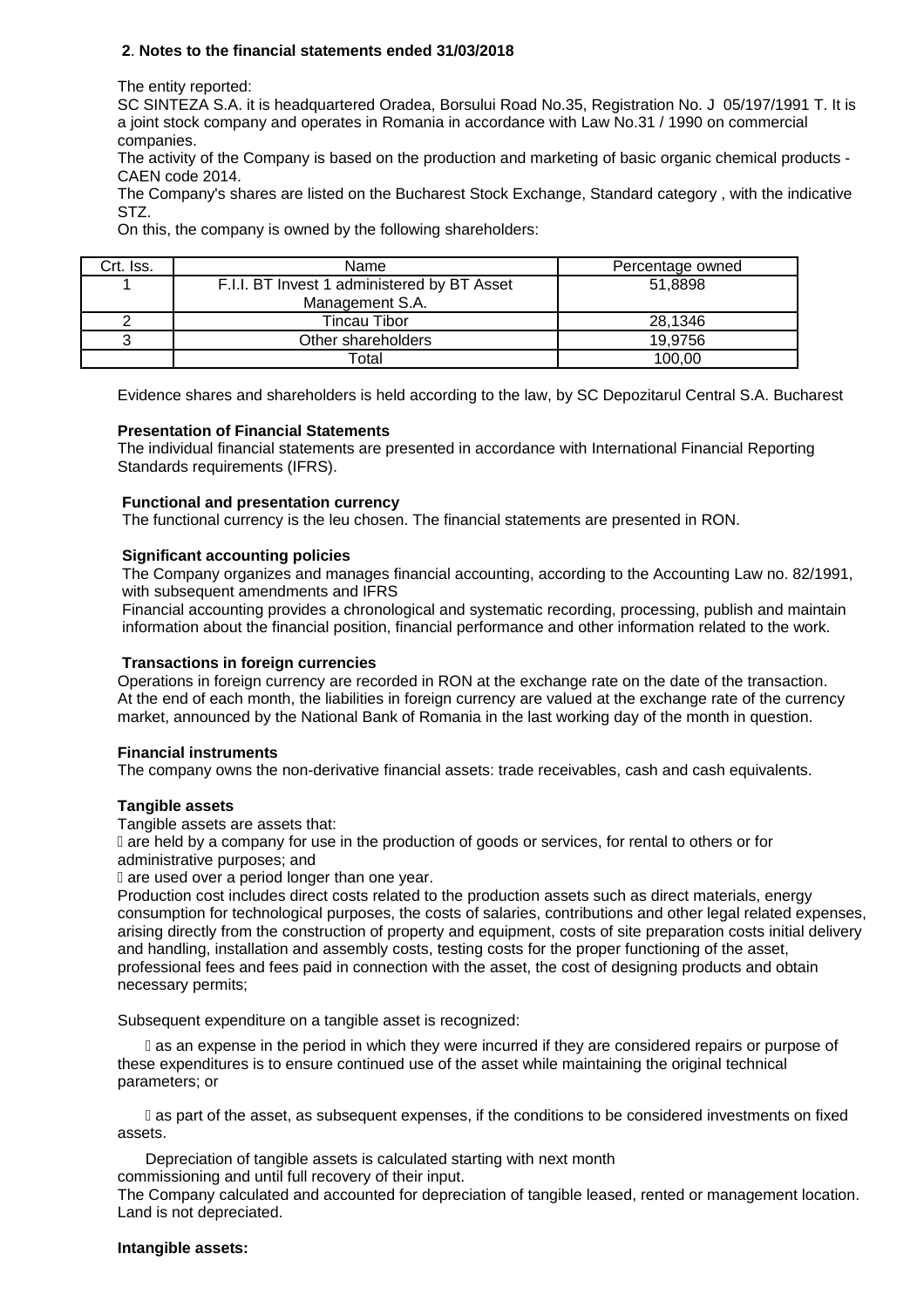Within intangible assets include:

up costs;

development costs;

 concessions, patents, licenses, trademarks, rights and similar assets, except those created by society; goodwill;

other intangible assets;

advance payments for intangible assets;

intangible assets in progress.

Amortization of intangible assets is allocated on a systematic basis over the best estimate of its useful life. The method of amortization of intangible assets is a straight.

## **Items of stocks**

Registration in inventory accounting entry shall be made after the transfer of risks and rewards.

Trade discounts granted by the supplier and included in the purchase invoice reduces the acquisition cost of goods.

In determining the cost of production using standard cost method, taking into account normal levels of materials and supplies, labor, efficiency and production capacity.

The levels considered normal consumption of material shall be reviewed within 12 months.

## **Revenue**

Revenue represents increases in economic benefits, incurred during the year, which generated an increase in equity in forms other than those expressing consideration enterprise's new owners.

Revenues are recognized on an accrual basis.

## **Expenditure**

Company expenses are amounts paid or payable.

Accounting expenses take the kinds of expenses as follows:

Synthetic spending accounts covering multiple items with different tax deductibility regime develops analytical, analytical so that each reflect specific content.

## **Debts of company**

Debts evidenced by accounting company on behalf of third-party accounts. Accounting suppliers and other liabilities take into categories and each person or entity.

Personal rights shall be accounted for retaining contributions

Income tax payment as a liability should be recognized to the extent unpaid.

Foreign currency debt rating and those with settlement in lei depending on the course of currencies is made at the exchange rate of the National Bank of Romania, valid on the date of each financial year.

## **Commercial and financial discounts**

Trade discounts granted by the supplier and included in the purchase invoice adjusted downwards acquisition cost of goods.

Trade discounts to customers in order to reduce the amount of income adjusted for the transaction.

#### **Contingent assets and liabilities**

Contingent assets and liabilities is presented in the notes if the inflows are likely to arise economic benefits. **Events after the preparation of financial statements**

Events after the balance sheet date are those events, favorable or unfavorable, that occur between the balance sheet date and the date the annual financial statements are authorized for issue. They are presented in the notes when considered significant.

## **Events or uncertainty factors that affect or could affect the company's activity**

Business is affected by the global crisis of credit and liquidity constraints that led to a low level and difficult access to funds on the capital market.

Signaled contraction in the financial market, generated in part by developments in the euro zone lately, could affect the Company's ability to access new loans and refinance those already obtained in terms and conditions related to past transactions.

Also, borrowers Company may be affected by low levels of available liquidity, which could affect their ability to repay debt when due, which will have an impact on the ability to forecast cash flows.

The Company can not predict all the events that would impact on the financial sector and any effects that would interfere with the financial statements.

The Company can not estimate the effects on the financial statements of future decreases liquidity in the financial market, the devaluation of financial assets or credit market contraction or increasing currency volatility.

However, the Company believes that, in specific market conditions that works, characterized by a strong specialization of a small number of participants and their risk assessment and management can be achieved through daily monitoring of incoming and outgoing flows of cash and by making short-term forecasts net liquidity.

The Company is not subject to externally imposed capital requirements.